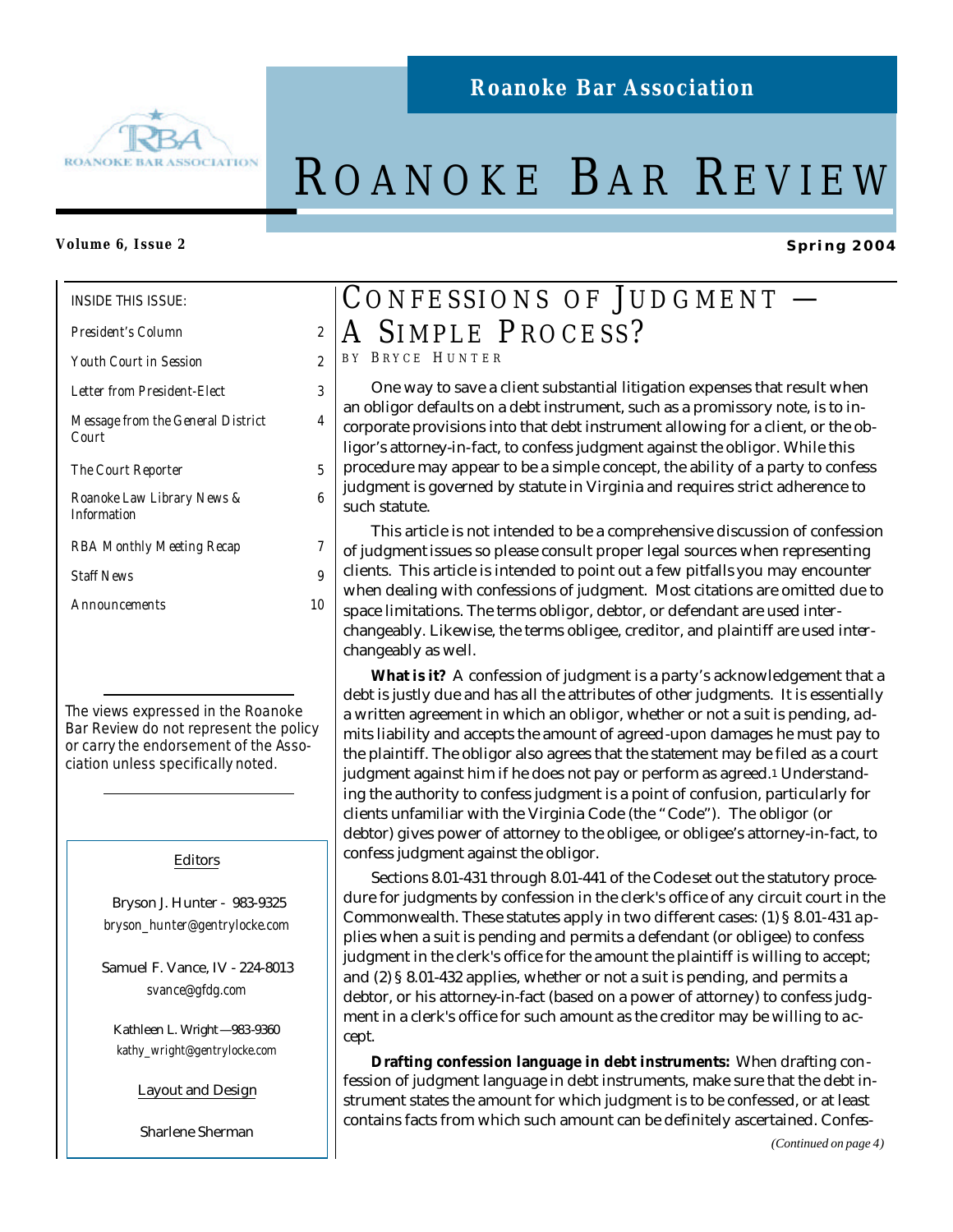## PRESIDENT'S COLUMN BY EUGENE M. ELLIOTT, JR.



I take this opportunity, both personally and on behalf of the Roanoke Bar Association, to congratulate Phil Anderson on his unopposed nomination to serve next year as President-elect of the Virginia State Bar and in the following year as its President. We will miss him as President of our Association next year. He has served diligently as a Director, Secretary and President-elect. His wisdom and hard work have been invaluable. He has been committed to making this organization progressive and yet user friendly. He is bright and affable. He is always willing to undertake what needs to be done and to do it well. Apparently the Virginia State Bar discovered all of this about the same time we did. We extend to you our support and best wishes for your success!

**\_\_\_\_\_\_\_\_\_\_\_\_\_\_\_\_\_\_\_\_**

As we wind down our fiscal year, I encourage each of you to support our initial Continuing Legal Education Program scheduled for May 20, 2004, at the Roanoke Higher Education Center. John Eure has worked hard to bring this from a concept to reality. Your support of this program will generate funds for scholarships which we traditionally award to area students. We enjoy a strong financial profile, but we have endeavored this year to build into the budget a money generating program to allow contributions to worthwhile community projects without increasing dues. This type of programming has been very successful in the Richmond, Fairfax and other large bar associations in Virginia. Like the Bench Bar Meeting, with local CLE programs, we are able to learn more regarding local practice in our Courts, as opposed to a state program which centers on views which may differ in the eastern or northern parts of Virginia. I welcome your comments and suggestions for programs in the coming year.

*The editors thank Gene Elliott for his many contributions to this newsletter and to the entire Association. We wish him the best of luck in his future endeavors!*

## YOUTH COURT IN SESSION



 Notwithstanding the snow which caused school closing on not only the first but also the second Youth Court

session, the program is off to a good start. Ten jury trials have been held, most involving charges of assault and battery. The study jurors have been enthusiastic and anxious to learn, albeit a bit nervous at the outset. However, the lawyer advisers have done a terrific job of building confidence in the jurors and aiding them in better understanding the process and what is required of them.

Because the offender must admit guilt in order to participate in Youth

Court, the focus of the proceeding is on eliciting dispositional information. The students, with the assistance of their attorney mentors have developed appropriate, well reasoned questions. One difficulty they have encountered has been the failure to have all necessary witnesses present. In an effort to address this problem, the position of student advocate has now been added to the program. These advocates are charged with the responsibility of meeting before trial with the parties to explain the process and identify necessary witnesses.

The hearings have been averaging an hour in duration, following which the jurors deliberate in closed session with their attorney adviser present. The verdicts thus far have included

mandatory counseling, community service, anger management classes and written apologies. Once the offenders have complied with their sanctions, they are also required to serve as a member of a student jury panel. In this manner, it is hoped that they will become part of the solution rather than part of the problem.

The response from all participants has been positive. The students are learning about the role of law in society and its application to young people. The attorneys are making a professional contribution that directly impacts the lives of the students in a manner that promotes respect for the legal system and the bar. If you would like to participate, contact *Doug Densmore* or *Al McLean*.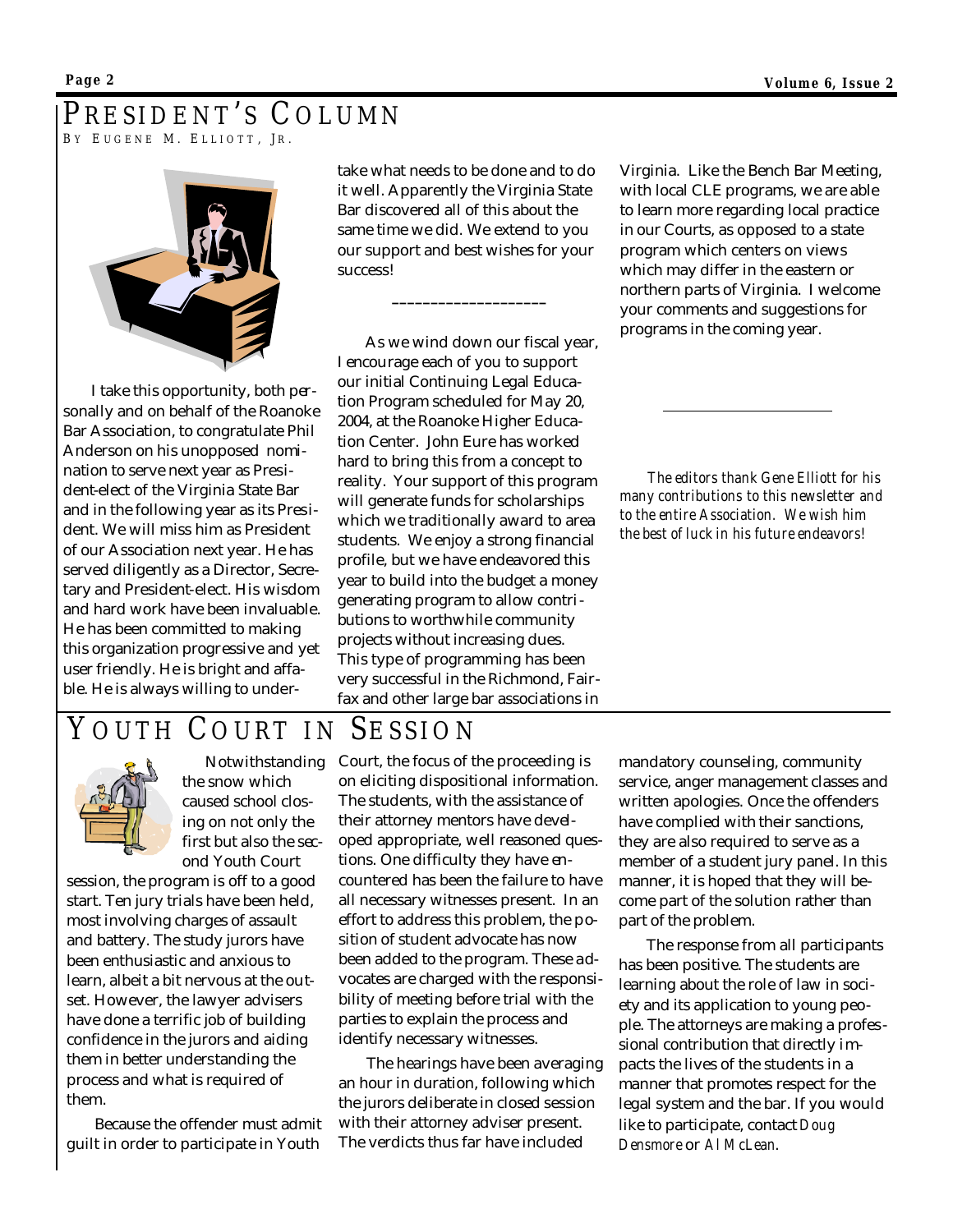FRITH ANDERSON  $\&$  PEAKE ATTORNEYS AT LAW

TELEPHONE 540.772.4600 FACSIMILE 540.772.9167<br>PANDERSON@FAPLAWFIRM.COM DIRECT DIAL 540.725.3361

29 FRANKLIN ROAD, SW ROANOKE, VIRGINIA 24011 P.O.BOX 1240 ROANOKE, VIRGINIA 24006-1240

April 13, 2004

Members of the Roanoke Bar Association:

On July 1, 2004, I am slated to become the President of the Roanoke Bar Association, a position that I would not have considered remotely within my reach 18  $\frac{1}{2}$  years ago when I started the practice of law here in Roanoke. Ironically enough, on that same day I will assume my duties as President Elect of the Virginia State Bar, also a position that I would not have considered within my reach  $18 \frac{1}{2}$  years ago.

Finding oneself in this rather unique position is perhaps a testament to the odd manner in which circumstances sometimes coalesce in ways we could not have expected, despite our best-laid plans. Regardless of how this occurred, suffice it to say that it has been, at once, the most professionally gratifying and humbling experience of my professional career.

Through the Roanoke Bar Association and the practice of law in this Valley, I have been blessed with wonderful opportunities, greater than I deserve, the support and friendship of professional colleagues enough to last a lifetime, and living examples here in Roanoke of the highest and best that our noble profession has to offer.

I want to thank each of you for all of those things and for the privilege and honor you have extended to me to serve as a Board member, officer and President – Elect of this organization. The experiences gained here and the friendships established will always be cherished.

As much as I would like to pursue this course to its natural destination, circumstances have taken me on a different course. This Association deserves and needs a President who can attend to its needs without the distraction of the demands of other organizations. Effective April 30, 2004, I will step down as President - Elect of the Roanoke Bar Association and begin planning for the upcoming Virginia State Bar year.

I hope you will understand that this has not been an easy decision, but one that I think is necessary in order for this Association to continue to move forward while allowing me to pursue a unique public service opportunity. The Roanoke Bar is in great hands. The current Board and Elizabeth Dillon are keenly focused on the challenges facing this organization and will lead us in an exemplary fashion.

*(Continued on page 4)*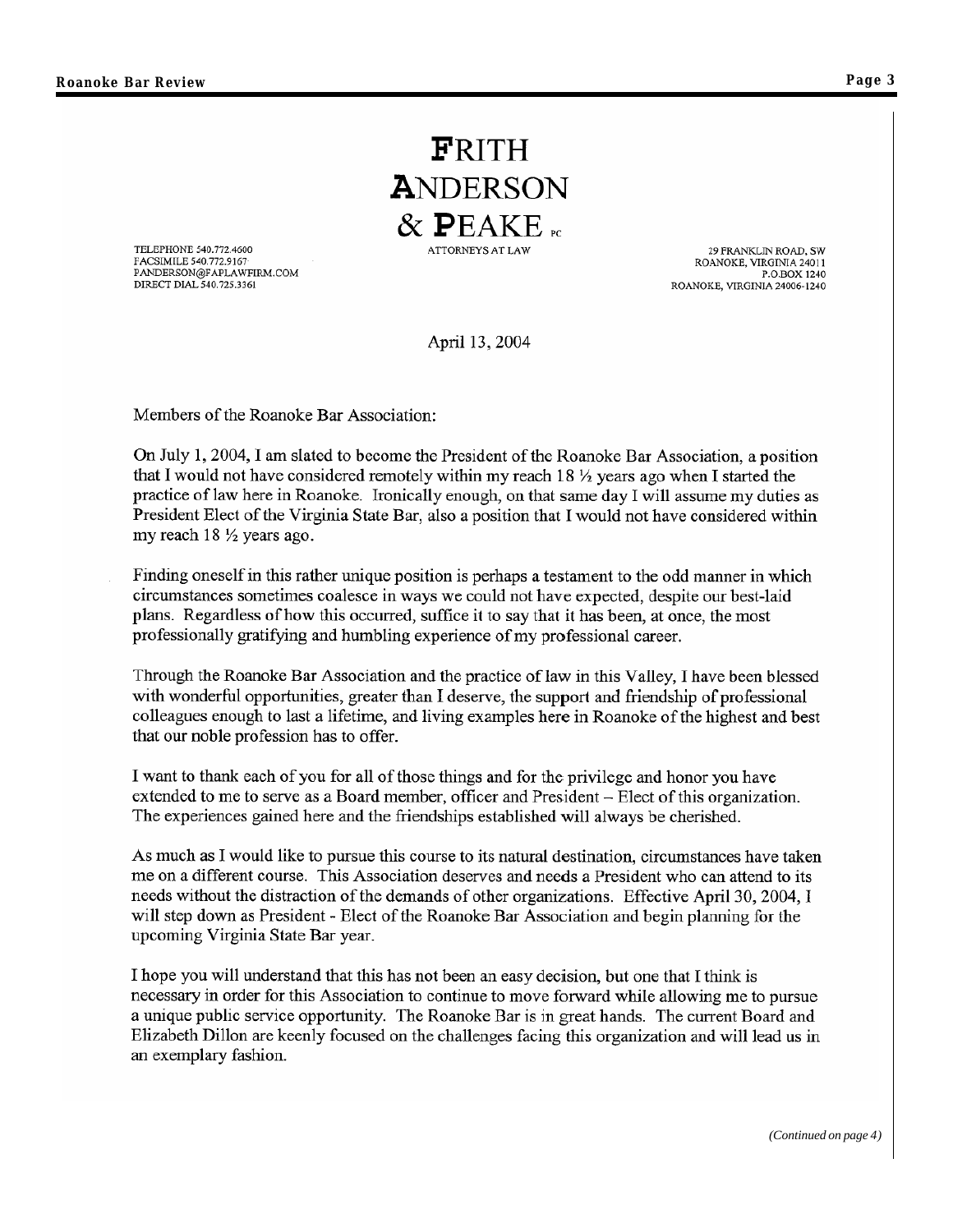Again, I want to thank you from the bottom of my heart for this special privilege extended to me. Even though I will not be President of the Roanoke Bar, it and its members will always be very special to me.

Sincerely,

Phillip V. Anderson

PVA/plr

## MESSAGE FROM THE GENERAL DISTRICT C OURT

 As a follow-up from the 2004 Bench-Bar Conference, Judge Talevi sent to the Bench-Bar Committee the following announcement regarding a change in the scheduling of bond hearings in the General District Court:

 "As many of you know, effective January 5, 2004, the judges of the General District Court in Roanoke City decided to establish a separate docket for bond hearings. Therefore,

all criminal and traffic bond hearings will be heard at 1:45 p.m. on any business day unless an attorney receives prior approval from the court. Scheduling the bond hearing with the deputy clerk and providing notices to the Commonwealth Attorney should not be a departure from previously utilized scheduling practices. The Judge then sitting in the division in which the underlying charge will be heard will conduct the bond hearing, how-

ever, if that judge is unavailable, any available judge may preside. We hope the availability of three judges during the afternoon hour to address bond issues outweighs any inconvenience the new docket may initially create in your schedules. Should you have any concerns or questions about the new docket for bond hearings, please do not hesitate to stop by my office or contact me at 853-2511."

## CONFESSIONS OF JUDGMENT - A SIMPLE PROCESS?

### *(Continued from page 1)*

sion of judgment is a very serious and controversial remedy that appears to be at odds with the American concept of due process. In fact, some courts have held that confessing judgment against an unsophisticated debtor may be a federal 1983 violation. See Jordan v. Fox, Rothschild, O'Brien & Frankel, 20 F.3d 1250, 1267 (3d Cir. 1994) (holding that a private attorney who enlists the compulsive powers of the state to seize property by executing on a confessed judgment without predeprivation notice or hearing may be held liable under 1983). As a result, confession of judgment clauses re-

quire specific wording, information, and acknowledgments to make them enforceable.

 In Virginia, Section § 8.01-433.1 provides that:

 No judgment shall be confessed upon a note, bond, or other evidence of debt pursuant to a confession of judgment provision contained therein which does not contain a statement typed in boldface print of not less than eight point type on its face:

### IMPORTANT NOTICE

 THIS INSTRUMENT CONTAINS A CONFESSION OF JUDGMENT PROVISION WHICH CONSTITUTES A WAIVER OF IMPORTANT

RIGHTS YOU MAY HAVE AS A DEBTOR AND ALLOWS THE CREDI-TOR TO OBTAIN A JUDGMENT AGAINST YOU WITHOUT ANY FURTHER NOTICE.

 This section shall only apply to notes, bonds, or other evidences of debt containing confession of judgment provisions entered into after January 1, 1993.

 Pointer #1: It is best to include this language on the *front* page of the document. "Face" may be interpreted as the first page or on the front of subsequent pages, but why take a chance on your confession being no good?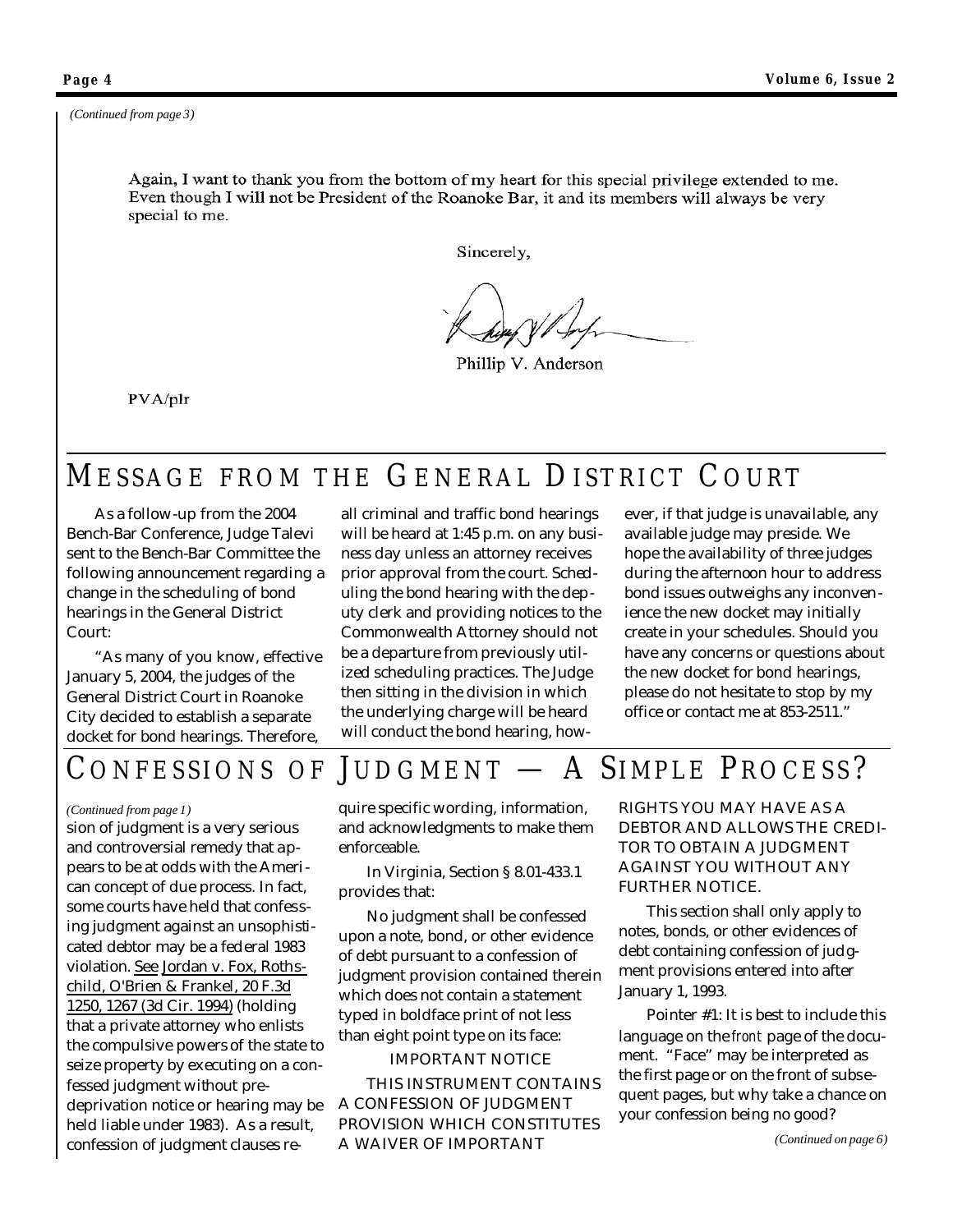## THE COURT REPORTER REDACTION OF PERSONAL IDENTIFIERS FROM ALL PLEADINGS AND PROCEDURAL RULES FOR ELECTRONIC FILING IN THE U.S. DISTRICT COURT FOR THE WESTERN DISTRICT OF V IRGINIA

On January 5, 2004, a Standing Order was entered providing that, effective February 9, 2004, personal and sensitive information, including such items as social security numbers, financial account numbers, dates of birth, and names of minority children, should be excluded from pleadings (including electronic filings) or partially redacted if they are not "necessary and relevant to the case," and should be filed under seal (in compliance with the Federal Rules) if such information must be included. Additionally, "caution"

should be exercised when including information regarding employment histories, financial information, trade secrets, and medical matters.

On February 2, 2004, a Standing Order was entered: (1) providing that all pleadings filed in the U.S. District Court for the Western District of Virginia will be available through PACER, and (2) providing for procedural guidelines for electronically filing pleadings and achieving effective service of such pleadings.

Please visit the Western District

*ders/redaction.pdf* for a complete copy of the January 5, 2004 Standing Order and *http://www.vawd.uscourts.gov/storders/pr oceduresecf.pdf* for a complete copy of the February 2, 2004 Standing Order.



at *http://www.vawd.uscourts.gov/ stor-*PUBLIC NOTICE

## APPOINTMENT OF NEW MAGISTRATE JUDGE

The Judicial Conference of the United States has authorized the appointment of a part-time United States magistrate judge for the Western District of Virginia at Harrisonburg. The current annual salary of the position is \$36,642. The term of office is 4 years.

The duties of the position are demanding and wide-ranging, to include: (1) conduct of most preliminary proceedings in criminal cases; (2) trial and disposition of misdemeanor cases; and (3) conduct of various pretrial matters and evidentiary proceedings on delegation from a district judge. The basic authority of a United States magistrate judge is specified in 28 U.S.C. § 636.

To be qualified for appointment an applicant must

(1) Be, and have been for at least five years, a member in good standing of the bar of the highest court of a state, the District of Columbia, the Commonwealth of Puerto Rico, the

Territory of Guam, the Commonwealth of the Northern Mariana Islands, or the Virgin Islands of the United States, and have been engaged in the active practice of law for a period of at least 5 years (with some substitutes authorized);

(2) Be competent to perform all the duties of the office; be of good moral character; be emotionally stable and mature; be committed to equal justice under the law; be in good health; be patient and courteous; and be capable of deliberation and decisiveness;

(3) Be less than seventy years old; and

(4) Not be related to a judge of the district court.

A merit selection panel composed of attorneys and other members of the community will review all applicants and recommend to the district judges in confidence the five persons it considers best qualified. The court will make the appointment following an FBI full-field investigation and an IRS tax check of the applicant selected by the court for appointment. An affirmative effort will be made to give consideration to all qualified applicants, including women and members of minority groups.

Application forms and more information on the magistrate judge position in this court may be obtained from the clerk of the district court at 116 N. Main Street, Room 314, Harrisonburg, VA 22802. The form is also available on the court's Internet website at www.vawd.uscourts.gov. Applications must be submitted only by applicants personally and **must be received by May 30, 2004.**

All applications will be kept confidential, unless the applicant consents to disclosure, and all applications will be examined only by members of the merit selection panel and the judges of the district court. The panel's deliberations will remain confidential.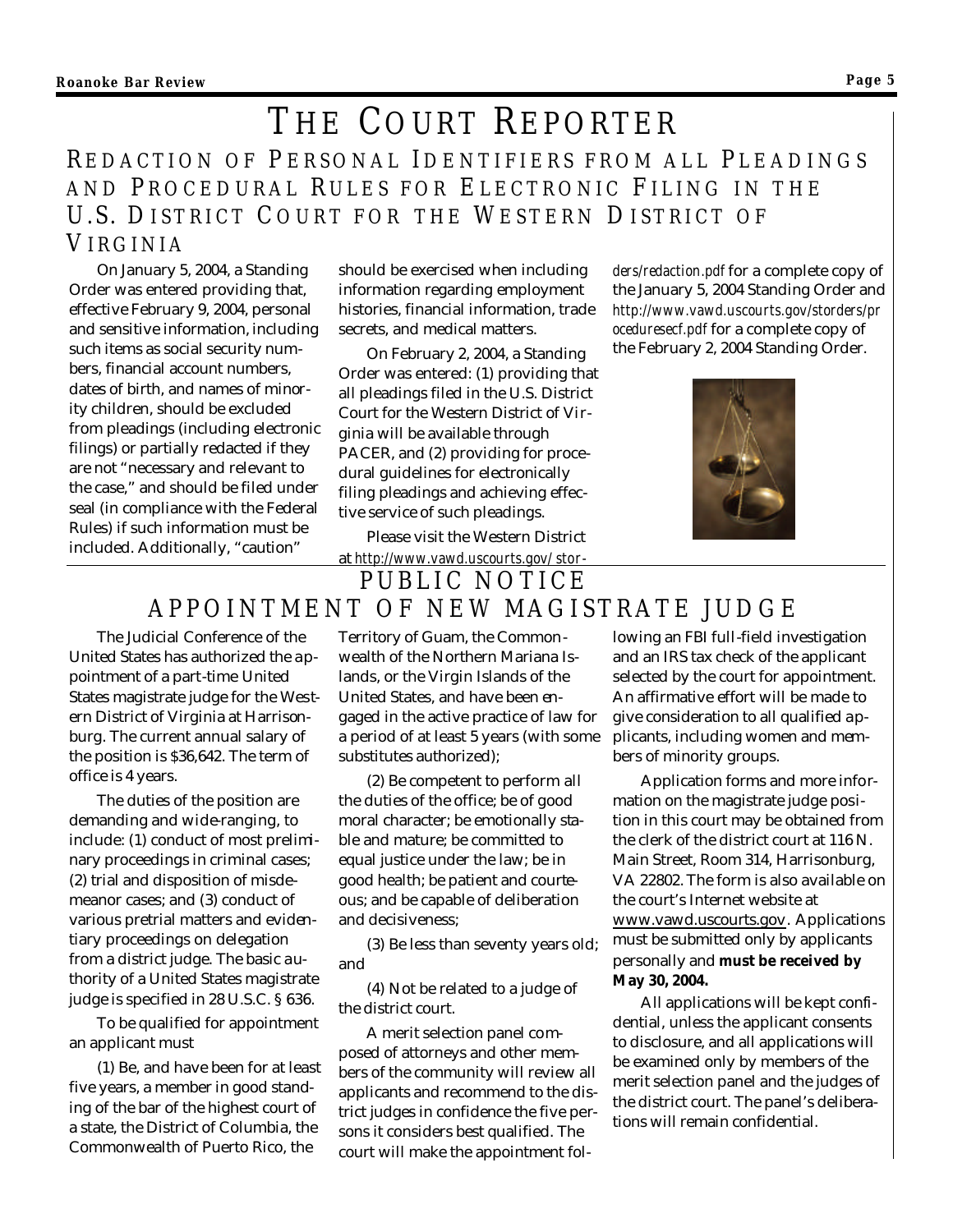## ROANOKE LAW LIBRARY NEWS & I NFORMATION

B Y L ORA W ILSON

## **COMPREHENSIVE LIBRARY SYSTEM STUDY**

A consultant will be performing a comprehensive study of the Roanoke Public Libraries.

The purpose of this Study is to identify future library services and programs, as well as to determine the needs in library collections and library facilities. The Study Findings and Recommendations will provide a strategic direction for the Roanoke Public Libraries as it evolves into a state-of-the-art library system.

Community participation in this Study is essential to its effectiveness. There are many ways in which you can participate in the community assessment process.

First, share information about the Comprehensive Library System Study with others in your community.

- Include an announcement of the study in your office newsletter.
- Encourage your colleagues,

employees, friends, and fa mily members to participate in this study even if they don't currently use the library.

Second, be a direct participant in the Study's community assessment process.

- Volunteer to serve on the Comprehensive Library System Study Steering Committee.
- Participate in focus groups, telephone surveys, and community gathering activities.
- Inform Library Advisory Board Members or Library Staff of issues or concerns that occur during the Study process.

Third, actively involve yourself in discussions of the Study Findings and Recommendations.

• Offer to facilitate and/or host

a meeting to review and consider the Study Findings and Recommendations.

- Provide input to City Council on the importance of the Study Findings and Recommendations for your business.
- Attend and participate in any public meetings or hearings on the Study Findings and Recommendations.

 $\sim$  Remember, this Comprehensive Library System Study will impact the way in which future Library Services are provided. Your participation in this Study is essential to its effective-

For more information, contact:

## **Sheila Umberger** Head of Technical Services Roanoke Public Libraries 706 South Jefferson Street Roanoke, Virginia 24016

(540) 853-2478

CONFESSIONS OF JUDGMENT - A SIMPLE PROCESS?

*(Continued from page 4)*

 Pointer #2: ALWAYS include provisions for attorneys' fees and costs of collections in the debt instrument.

 **Where to confess?** When drafting a debt instrument consider where the obligee, or the attorney-in-fact, can confess.

 Pointer #3: Include in the debt instrument a convenient jurisdiction where you or your client can confess. For example, if a client in Charlottesville is a creditor to a debtor living in Staunton, the obvious choice is to give the client the ability to confess judgment in Charlottesville. While certainty of a jurisdiction in which to

ness.

confess judgment is the best policy, Virginia courts have held that such certainty is not fatal to an obligee's ability to confess "in any court," "at any time." See Walker v. Temple, 130 Va. 567, 107 S.E. 720 (1921) (power of attorney authorized confession of judgment "in any court," "at any time").

 **Who can confess?** Typically, an attorney-in-fact that is named in debt instrument will confess judgment. Such attorney-in-fact need not be a member of the bar.

 Pointer #4: BRING IDENTIFICA-TION!! The clerk must verify that you to the clerk's office to confess. are indeed the attorney-in-fact named in the debt instrument. The Virginia

Attorney General has opined that an attorney-in-fact cannot appoint another to act on his behalf.

 Pointer #5: Consider listing two or more attorneys -in-fact, especially if you have larger institutional clients. Doing so will provide your client with additional convenience. Be certain, however, to use the conjunction "or." If you use "and," all attorneys-in-fact listed must confess. For instance:

"Debtor hereby appoints John Doe *and* Jane Doe as his true and lawful attorneys -in-fact." In this example, both John and Jane must go together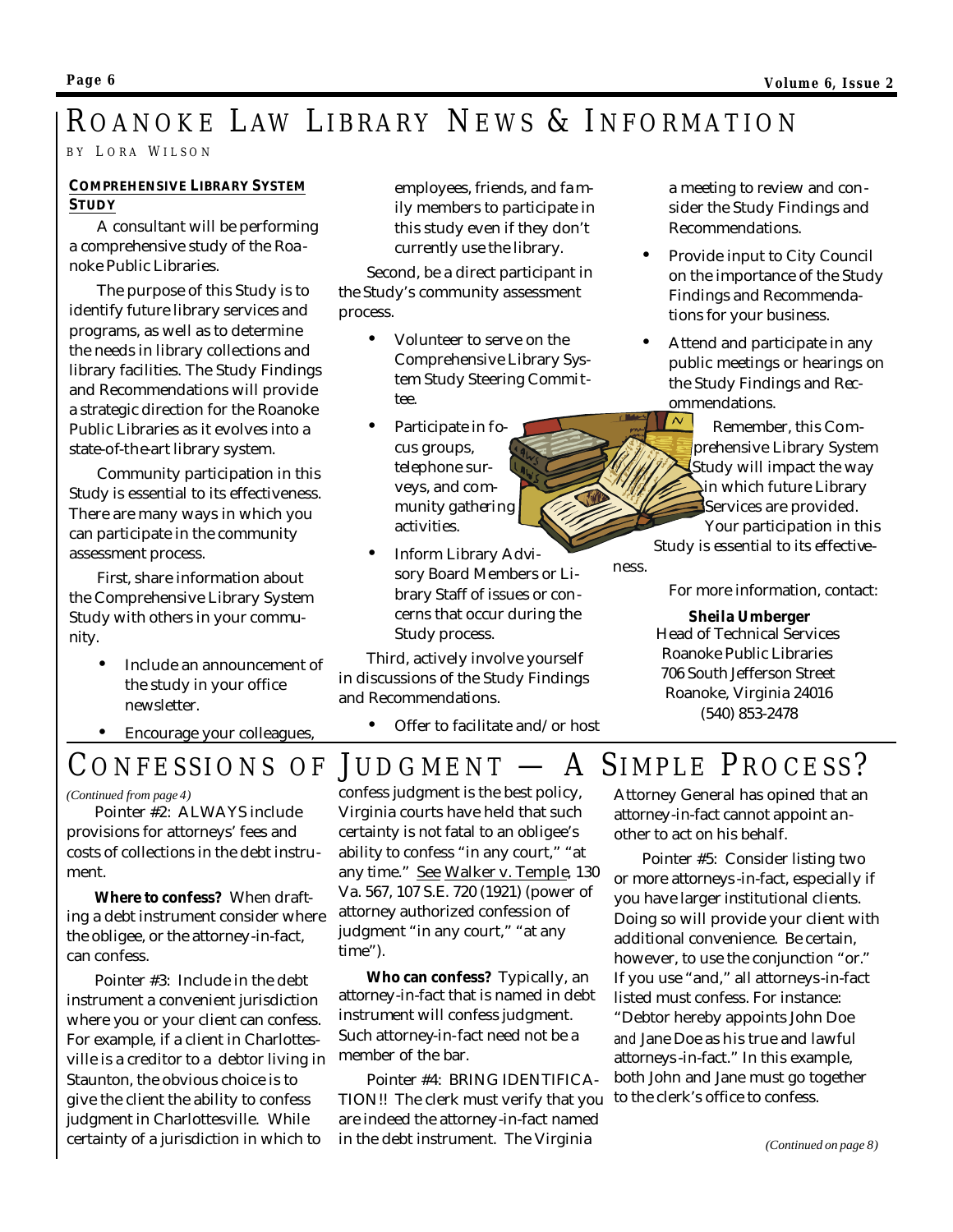## RBA MONTHLY MEETING RECAPS

B Y B RYCE H UNTER

**January 13, 2004:** The RBA hosted Virginia State Bar President Jeannie Dahnk. President Dahnk praised the 36,000 Virginia lawyers for their dedication to their communities and congratulated the Roanoke Bar for its particular area contributions. Ms. Dahnk brought two publications with her: a VSB fact sheet, and "Legally Informed," a brochure detailing different legal services available throughout the Commonwealth. These publications were created to let the public know more about the Bar and specifically about the numerous hours lawyers donate to the Virginia population.

The fact sheet points out the Virginia State Bar is entirely selffunded. Its membership has increased by almost 12% over the last five years. Much of the Bar's disciplinary action and policy making is completed by volunteers. Volunteers also help staff programs to improve legal services and public access to those services. Volunteers assist with legal education programs. Additionally, Virginia lawyers donated 14,603 hours in pro bono services during 2000 – 2001, just through participation with licensed legal aid societies.

"Legally Informed" educates readers about various legal services available, with contact names and phone numbers. The booklet provides information about legal advice and assistance for senior citizens, the mentally ill, crime victims, and nonprofit organizations, among other topics. Both of these publications are available through the Virginia State Bar.

President Dahnk believes this information will not only help Commonwealth residents, but will explain the benefits provided by Virginia lawyers, generating good will toward the profession.

President Dahnk reminded the assembly that the Virginia State Bar Annual Meeting is scheduled for June 17 – 19, 2004 in Virginia Beach.

**February 10, 2004:** The RBA debated the topic of merger of law and equity in Virginia. Robert Wood of Edmunds & Williams spoke as a proponent of the merger while Chief Judge Doherty spoke as an opponent of the merger. The Judicial Council of Virginia's Advisory Committee on Rules of Court is considering Amendments to the Rules of Court, which would create a single form of action for claims at law and equity.

According to the materials provided at the meeting, the proposed rule changes would, in effect, create one form of action in Virginia courts, called a civil action. The objective is to avoid mistakes and burdens that now occur when parties attempt to select the side of court on which to bring a claim, defense or counterclaim, and the problems of transferring suits from one side of court to the other, the Chancellor enjoining the action at law, and the confusion and multiplicity of proceedings required to accord jury trial rights where they belong. While the proposed rule changes create a single procedure system for civil cases, the distinctions between law and equity concerning the substance of equitable claims and defenses, rights of action, limitation principles, and powers and limits on the courts in entertaining such actions will be preserved.

The RBA adopted a resolution memorializing the passing and contributions of Beverly Purnell Eggleston, Jr.

**March 9, 2004:** The RBA hosted the Roanoke City mayoral candidates: current Vice Mayor Nelson Harris, Alice Hincker, and Mac MaCadden attended. George

Sgouros was unable to attend due to a prior commitment.

Each candidate presented there platform and briefly mentioned the issues that each sees as being crucial for the next mayor and council. After the candidates presentations, RBA members asked questions ranging from sports facilities to school safety.

Also at the March meeting, the RBA adopted a resolution memorializing the passing and contributions of William Greer Ammen. Finally, Phil Anderson announced that he was the only candidate to submit his name for VSB President position and will become the President-elect.

**April 13, 2004:** The RBA agenda called for a legislative update by Delegates Williams Fralin and Onzlee Ware, but events in Richmond precluded their appearance. In lieu of the Delegates' reports, Jay Warren of News Channel 10 (WSLS) provided some comments about the budget impasse in the General Assembly. Mr. Warren opined that a state government shutdown was possible if the House of Delegates, Senate and Governor do not reach a compromise by May 19, 2004.

The RBA adopted a resolution memorializing the passing and contributions of John Locke.

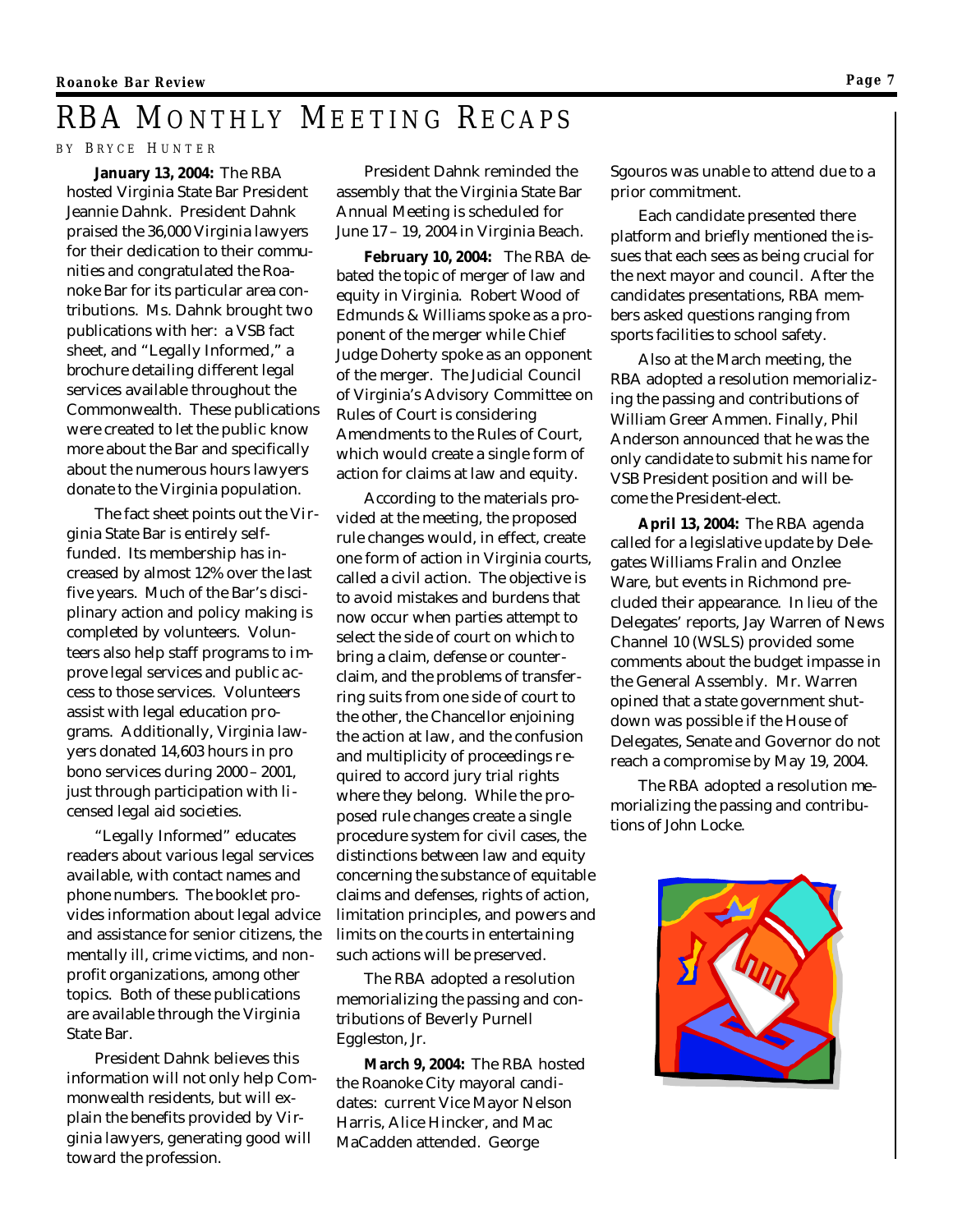## CONFESSIONS OF JUDGMENT - A SIMPLE PROCESS?

### *(Continued from page 6)*

 Pointer #6: Most importantly, when confessing judgment, you must present to the clerk the original debt instrument which will become part of the clerk's files. Have your clients hold onto that note in a secure place!

 **Confession of judgment forms**: Virginia courts have developed a standard form on which to confess judgment (Form CC-1420). While the form is fairly straight-forward, the section dealing with the actual amount confessed can be tricky.

 Pointer #7: Depending on the particular clerk's preference, it may be best to clearly delineate how you derive the amount confessed. For instance, in a case where John Doe is a creditor and Jane Doe is the debtor:

 I, the above-named debtor(s), acknowledge myself to be justly indebted to, and do confess judgment in favor of, the above-named creditor(s) in the sum of \$200,000.00 plus interest of \$5,000.00 less payment by Debtor of \$5,000.00 which equals **\$200,000.00 (Two Hundred Thousand and 00/100 dollars)** together with interest thereon at the rate of **9 %** from December 4, 2003 until paid and cost of this proceeding (including the attorney's fees and collection fees provided for in the instrument on which the proceeding is based).

 Pointer #8: Notice that the Form CC-1420 language contemplates that the amount confessed *includes* attorney fees and collection fees, so be sure to add such amounts to the bottom line figure (\$200,000.00 in the above example).

 Pointer #9: To save time and effort, send the completed Form CC-1240 to the particular clerk's office before confessing to ensure the clerk will accept the confession form. In one case, I had the authority to con-

fess judgment in Danville. I completed the form and drove to Danville only to be told by the deputy clerk that I had not completed the form properly.

## **Once judgment is confessed, what happens?**

 If a judgment is confessed by an attorney-in-fact, the clerk, within ten days of judgment of confession, causes judgment to be served upon the judgment debtor (one of your collection fees is a \$12.00 service fee for the Sheriff).

 Like a motion for judgment, a judgment debtor must be given time to respond. He has 21 days from notice to him to seek to set aside judgment against him, "on any ground which would have been an adequate defense or setoff in an action at law instituted upon the judgment creditor's note, bond or other evidence of debt upon which such judgment was confessed." Va. Code Ann. § 8.01-433 (2003). Section 8.01-433 continues: "Whenever any such judgment is set aside or modified the case shall be placed on the trial docket of the court, and the proceedings thereon shall thereafter be the same as if an action at law had been instituted upon the bond, note or other evidence of debt upon which judgment was confessed. After such case is so docketed, the court shall make such order as to the pleadings, future proceedings and costs as to the court may seem just."

 Pointer #10: Failure to serve a copy of the order of the confession of judgment within 60 days from the date of entry thereof shall render the judgment void as to any debtor not served. This requirement begs the question whether you can confess again on the same obligation if you did not serve the debtor within the 60 day time period? The Roanoke City Clerk argues since you would have confessed the first time with the

original debt instrument, you cannot confess a second time because you longer possess the original debt instrument (even though the debt instrument is part of the court's files).

 Pointer # 11: Confirm with the clerk after 21 days of notice to debtor whether the debtor responded.

### **What is the effect of the confession of judgment?**

 1. Lien: A judgment by confession constitutes a lien as does any other judgment and the lien is binding from the time such judgment is recorded on the judgment lien docket of the clerk's office of the county or city in which land of the defendant lies. See Va. Code Ann. § 8.01-431 (2003) .

 2. Merger of Original Cause of Action: A judgment by confession merges the original cause of action like any other judgment. See Beazley v. Sims, 81 Va. 644 (1886). That is, once a debt is confessed, no cause of action remains on the original note.

 3. Estoppel: A confession of judgment precludes a party from availing himself of any equity of which he was or must be presumed to have been acquainted at the time of the confession. See Pate v. Southern Bank & Trust, 214 Va. 596, 203 S.E.2d 126 (1974) ("a defendant confessing judgment is estopped from denying the authority on which it was confessed.")

 4. Release of Errors: A confession of judgment is a release of all previous errors in the cause. See Saunders v. Lipscomb, 90 Va. 647, 19 S.E. 450 (1894). However, confession of judgment cannot give jurisdiction of the subject matter. See Wynn v. Scott, 34 Va. (7 Leigh) 63 (1836).

 I trust this small bit of information provides you with some basic knowledge of confessions of judgment.

*<sup>1</sup>Black's Law Dictionary defines it as: "Judgment where a defendant gives the plaintiff a cognovit or written confession of the action by virtue of which the plaintiff enters judgment. The act of a debtor in permitting judgment to be entered against him by his creditor, for a stipulated sum, by a written statement to that effect or by warrant of atto rney, without the institution of legal proceedings of any kind."*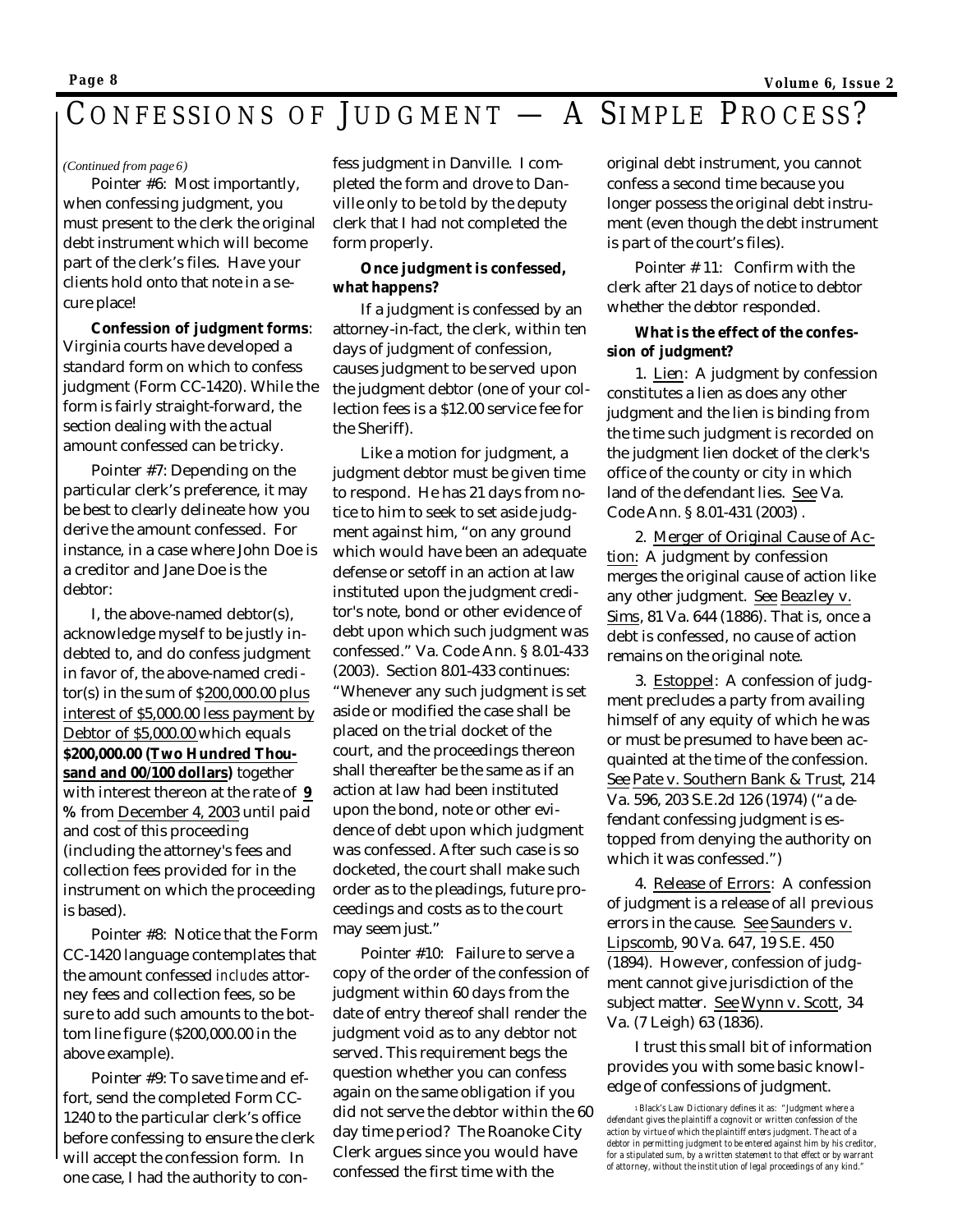# STAFF NEWS



*RVPA* By Vicki W. Shrewsbury, President

 The Roanoke Valley Paralegal Association (RVPA) is pleased to announce our 2004 Officers, Board Members and State and National Representatives:

### *Officers*

President—Vicki Shrewsbury Woods Rogers PLC Vice-President—Marilyn Hubbard Woods Rogers PLC Secretary—Penny Stinnett Leisa K. Ciaffone, P.C. Treasurer—Susan Albert The Krasnow Law Firm

## *Board Members*

Yvonne Austin Woods Rogers PLC Rose Marie Dudley Resolution Facilitators, Inc. Sharon Hupp Gentry Locke Rakes & Moore Lisa Palmer Woods Rogers PLC Laura Skeen Coleman & Massey, P.C.

## *Representatives*

Virginia Alliance of Paralegal Associations (VAPA) Representative— Mandy Belue Jones Glenn & Robinson National Association for Legal Assistants (NALA) Representative— Kathy Ward Woods Rogers PLC

This year is off to a great start! In February, Richard C. Maxwell with Woods Rogers PLC provided us with an "Overview of Bankruptcy." In March, Jeffrey A. Van Doren with Flippin Densmore Morse & Jessee spoke to RVPA about immigration matters. Other proposed topics for

2004 include a television representative to discuss legal issues in the media, structured settlements, new faces in the Clerk's office, HIPAA, jury findings and investigations. The CLE Committee continues to be very busy planning for informative, educational and engaging speakers for our membership. One of our many projects planned for 2004 includes a seminar in the Fall to address identity theft and the obstacles to dealing with or preventing it.

If you would like any information regarding our monthly meetings, upcoming seminars, or membership, please feel free to contact me at (540) 983-7695 or at shrewsbu@ woodsrogers.com.

RVPA is pleased to provide continuing legal education and to be a source of information and assistance to our membership and the community. We hope that you will continue to support the paralegals in your office!

## *RVLSA*

By Mary Spencer, CPS, President

RVLSA...*the association for legal professionals* installed new officers at their meeting held at the Patrick Henry on April 15, 2004. The 2004/2005 officers are: Mary Spencer, CPS—President, Wooten-Hart; Audra Chambers—Vice President, Neubauer, Sprague & DeBord; Heather Hale, PLC, Secretary, Woods Rogers PLC; Jenny Booth, PLS— Treasurer, WootenHart; Cathy Freeman, PLS—Governor, Moss & Rocovich; and Faye Vucich—Alternate Governor, Gentry Locke Rakes & Moore. RVLSA members volunteered to work a concession stand once or twice a month at the Roanoke Civic Center during the winter and spring months. The money we made enabled us to present two scholarships.

Our Scholarship recipients are Hali Wood from Liberty High School in Bedford and Dreama Carter from National College of Business and Technology. This is one of our most important projects and we are very pleased to have been able to assist two future legal professionals this year.

RVLSA would like to congratulate Karen Switzer, PP, PLS, on her election to the NALS Regional Director position.

Over the past year, we have participated in the presentation of a Technology Seminar in November, 2003, as well as the community projects of Easter Seal's Concerts in Elmwood Park, Salvation Army Christmas Stockings, Relay for Life, and Coat for a Kid, just to name a few. We provided gifts and financial support to two families at Christmas. Our members have been busy attending seminars throughout the state this year. We have assisted, and will continue to assist, the Bar Association whenever requested.

From April 29 through May 2, 2004, the VALS will have their annual meeting in Richmond, Virginia. On Friday, the seminar will include a tour of the Virginia Supreme Court, Virginia Court of Appeals, the Attorney General's Office and the General Assembly. This will be a great opportunity for staff members to become familiar with the various Virginia state courts. If anyone would like information, please have them contact Mary Spencer, CPS at 343-2451. Information regarding this seminar, as well as the rest of that weekend, will be handed out at the upcoming Bar meetings.

On behalf of RVLSA, I would like to thank the members of the Roanoke Bar Association for their support. We look forward to working with the RBA in the future.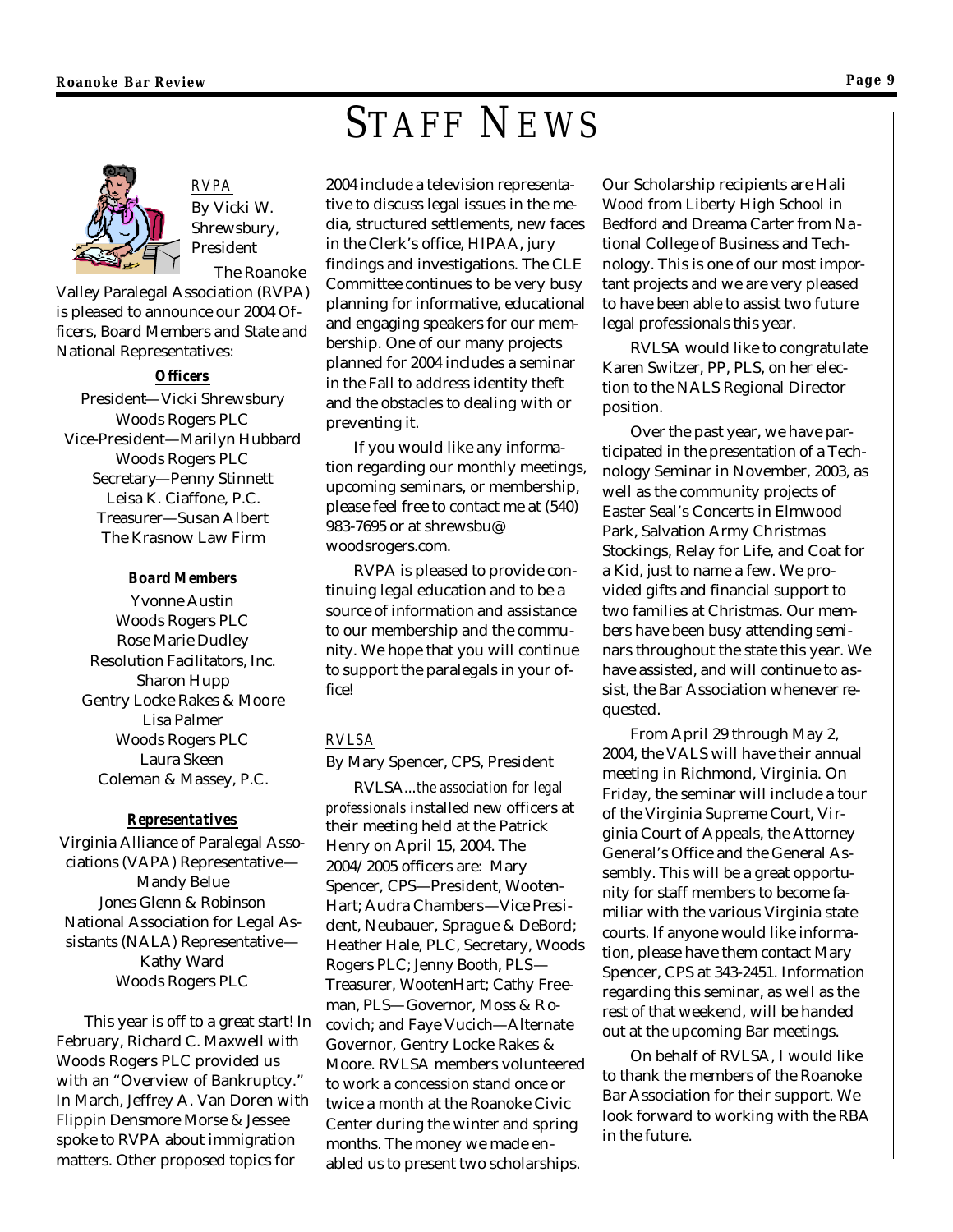# ANNOUNCEMENTS



### *New Members*

 The Roanoke Bar Association welcomes the following new active mem-

bers: **Sarah Leighton Richards, Esq.,**  Frith, Anderson & Peake, PC, P. O. Box 1240, Roanoke, VA 24006-1240; **Neil A. Horn, Esq.**, Neil Horn, PC, 333 West Church Avenue, SW, Roanoke, VA 24016; **Charlene Rene Day, Esq.**, Office of the Public Defender, 210 First Street, SW, Suite 420, Roanoke, VA 24011; **Greg Habeeb, Esq.**, Gentry Locke Rakes & Moore, P. O. Box 40013, Roanoke, VA 24022-0013; **David W. Steidle, Esq.**, Office of the Public Defender, 210 First Street, SW, Suite 420, Roanoke, VA 24011; and **Kari Kristina Munro, Esq.**, Woods Rogers PLC, P.O. Box 14125, Roanoke, VA 24038-4125.

*Roanoke Bar Association*

CLE CONFERENCE Thursday, May 20, 2004 Roanoke Higher Education Center 3:00—5:00 p.m.

 Tentative topics are listed below. Approval is pending for 2.0 hours of CLE Credit.

Like-Kind Exchanges and Their Us in Many Areas of Practice

> Preserving Your Appeal at the Trial Level

Domestic Law Issue—TBA

Roger D. Groot Alumni Professor of Law Washington & Lee University Analyzing *Crawford v. Washington* The Recent Confrontation Clause Decision from the U.S. Supreme Court

Proceeds from the conference will be placed in the James N. Kincanon Merit Scholarship Fund. The Kincanon scholarships are granted each year to students who demonstrate diligence in and commitment to their studies, academic excellence, and an interest in the pursuit of law.

 Complete details and registration information will be sent when finalized. In the meantime, check the Roanoke Bar Association website (www.roanokebar.com) for updates.

## *Future Memorials*

 The editors are still collecting any comments that RBA members wish to provide on the lives and careers of Judge Ernest Ballou and James Kincanon. The RBA will be presenting memorial resolutions for each in the near future. Please send any comments you would like to see published in the



Hilarity for Charity *Featuring Comedian* **Leroy Seabrooks**

*Showtime's "Funniest Person in North Carolina"*

Shaftman Performance Hall *at the*  Jefferson Center

> **Thursday** April 29, 2004

> > 8:15 PM

*(6:30 Hors D'oeuvres, Cash Bar, & Silent Auction)*



To order tickets, call the Jefferson Center box office at **345-2550**, or go to **www.jeffcenter.org.** \$30 regular (\$35 at the door), \$25 group, \$20 student. *Please support the Center's nonprofit work in mediation services and conflict resolution training.*